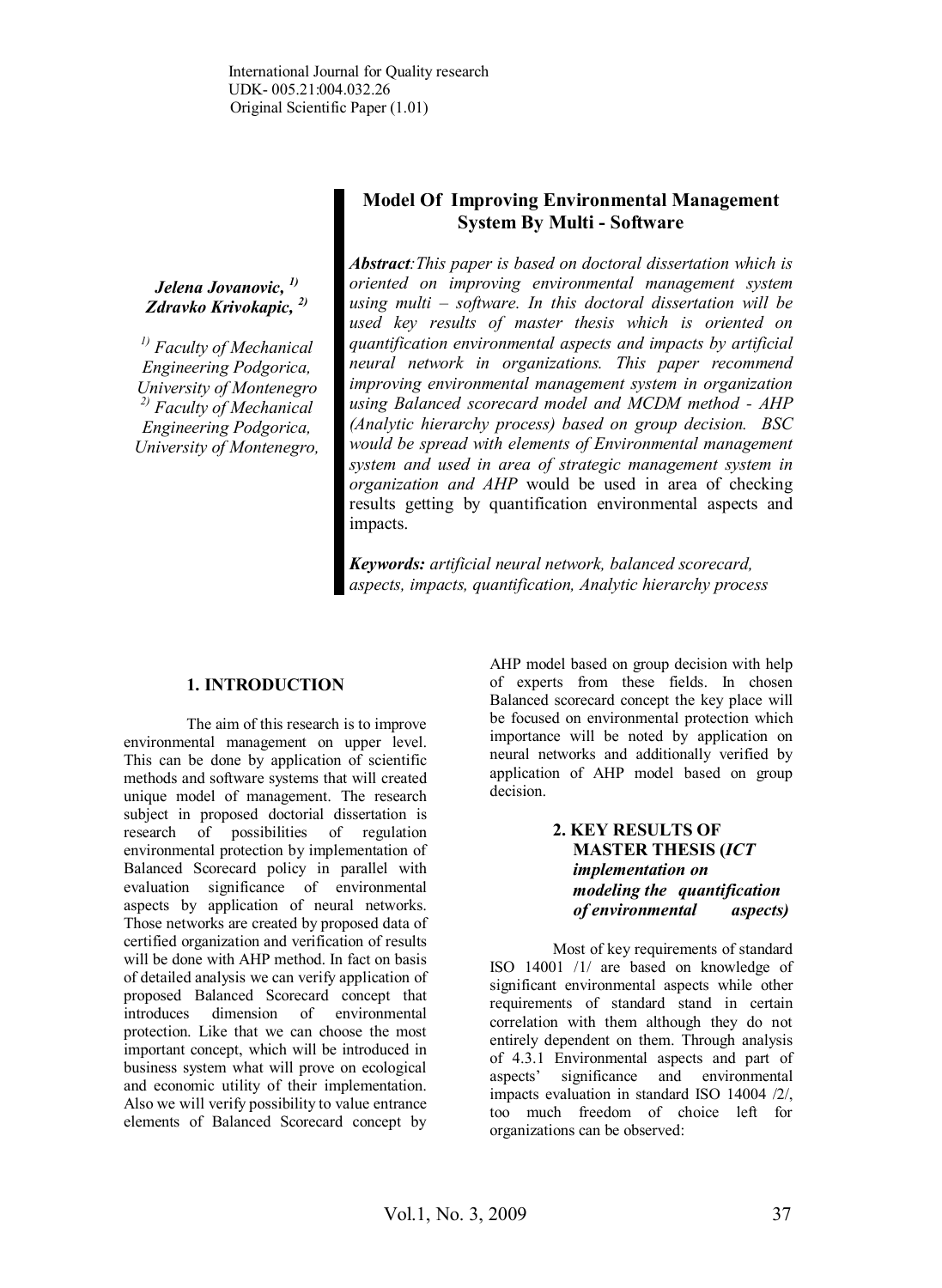

- Metodology of evaluation
- significance criterion
- criteria ranking
- limited values of significance

In accordance with this, certification bodies do not enter into evaluation methodology selected by organization either. They only analyze final results and evaluate way of monitoring and rehabilitation of significant aspects consequences.

Namely, based on the available data from three certified organizations (A, B and C) in SCG territory that are related to the chosen mathematical model and evaluations of

*Table 1/3/*

environmental aspects, worrying declination in number of significant impacts can be seen dependent on the applied verified model and which can not be justified by different activities of organizations. Comparative analysis was realized through programming in JAVA programming language, software package JDK 1.2.2. (Java Development Kit) in available text editor JCreator:

- Comparison I (organization A and organization B)
- Comparison II (A and C) table 1
- Comparison III (organization B and organizationC)

|                             | C                           | A              |                         |
|-----------------------------|-----------------------------|----------------|-------------------------|
| <b>VOLUME OF IMPACTS</b>    | 1                           | 1,2            |                         |
|                             | $\mathcal{D}_{\mathcal{L}}$ | 3              | C (significant)         |
|                             | 3                           | $\overline{4}$ | A (insignificant)<br>84 |
|                             | $\overline{4}$              | 5, 6           |                         |
|                             | 5                           | 7,8            |                         |
| <b>PROBABILITY</b>          |                             | 1, 2           |                         |
|                             | $\overline{2}$              | 3, 4           |                         |
| <b>IMPACT SEVERITY</b>      |                             |                |                         |
|                             | $\mathfrak{D}$              | $\overline{2}$ | A (significant)         |
|                             | 3                           | 3              | C (insignificant)       |
| INFLUENCE ON PUBLIC OPINION |                             |                |                         |
|                             | $\overline{2}$              |                |                         |
|                             | 3                           |                |                         |

We can see that with mathematical model organization C 84 impacts are evaluated as significant while with mathematical model organization A same impacts are evaluated as insignificant.

As to overcome stated nonuniformities of certain methodologies and yet to adopt their specificities and gained results, we approached production of program for evaluation of environmental impacts through application of neural network.

 Tending was to establish a model with as less as possible subjectivity in

individual evaluation so as to avoid possible manipulations with results.

### **2.1 Feed forward backpropagation neural network**

Feed forward Back-propagation neural network is most commonly applied in practice as for its simplicity as for the wide spectrum of problems it can solve.

Considering that input data available in certain problem are grouped, and that exact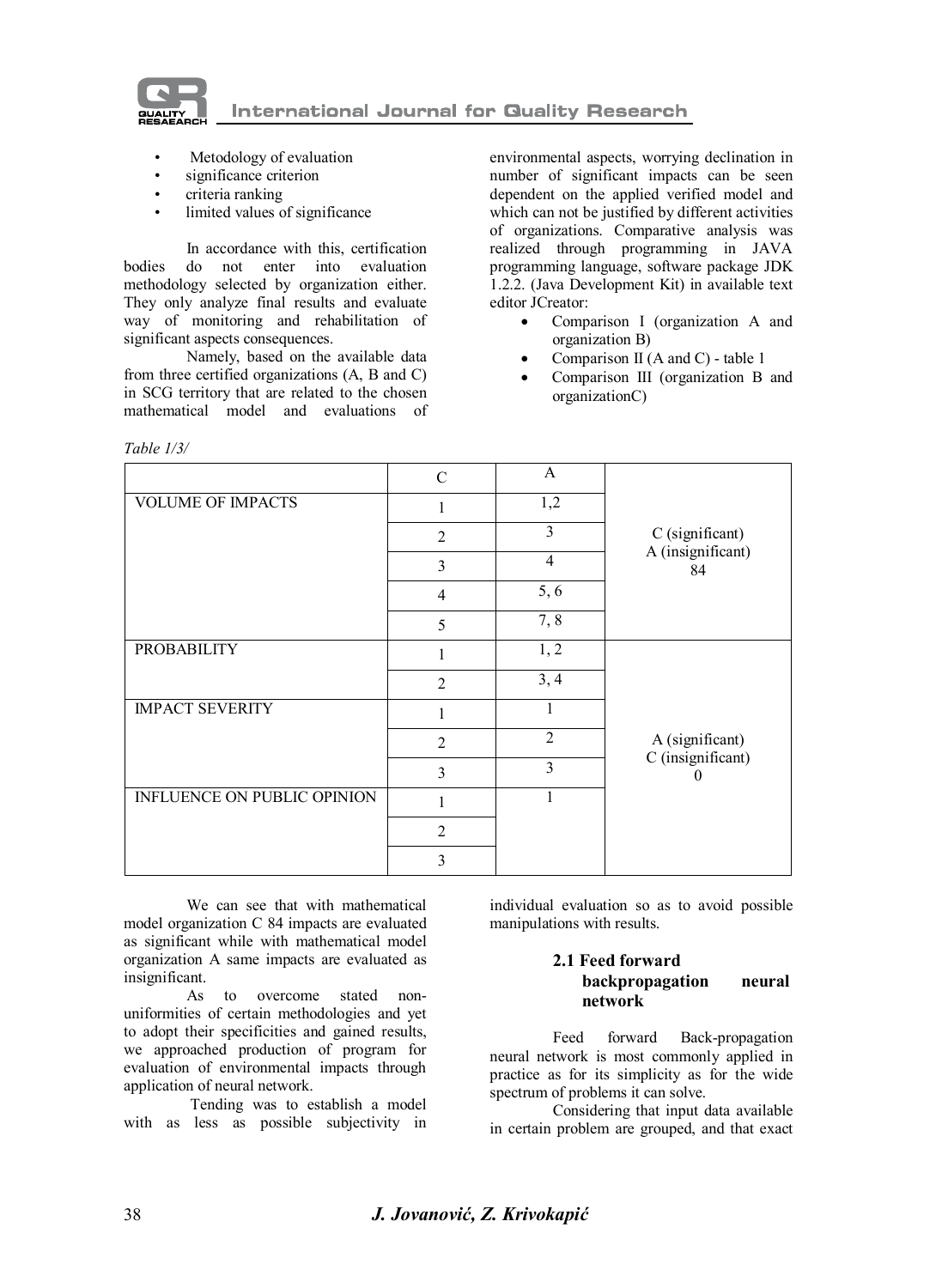

response is known for every input, feedforward back-propagation is the simplest and best solution in choice of network.<br>Feed forward back back-propagation neural network is a network with two or more layers, therefore it has at least 1 hidden layer and most commonly networks with completely linked layers are used /Figure 1/.



*Figure 1 Two propagation steps of back-propagation neural network*

Authors of master thesis had an idea to train feed forward back propagation neural network for objective evaluation environmental aspects and impacts in every organization independently of their activeness.

Taking into account that in that period was a very small number of certified organizations in the territory of Serbia and Montenegro in accordance with the standard ISO 14000 (28 totally) the first idea was to create a neural network on the basis of due diligence from all the organizations, which would be trained to evaluate significance of the impact in the new organization on the basis of such a great number of input – output information and different mathematic models.<br>The data sought from the

sought organizations were related to the register of all identified aspects and impacts on environment and to their evaluation of significance according to their own mathematic models.

Organizations independently created and adjusted mathematic models for evaluation of significance of impact and aspects on environment to their criteria for meeting requirements of ISO 14001 standards.

However, due to impossibility of cooperation with a larger number of organizations, data from 4 organizations were collected, so the training of neural network was performed on the basis of data from 3 organizations (A, B, C) and data from the fourth organization (D) were used for simulation of the model. As quite a number of different data is in question (2184 impacts totally), pursuant to the recommendation of standards we approached the classification according to the medium on which the observed impacts have effect as it shown on Figure 2.



*Figure 2 /3/ Diagram of impacts number division according to the mediums of effect*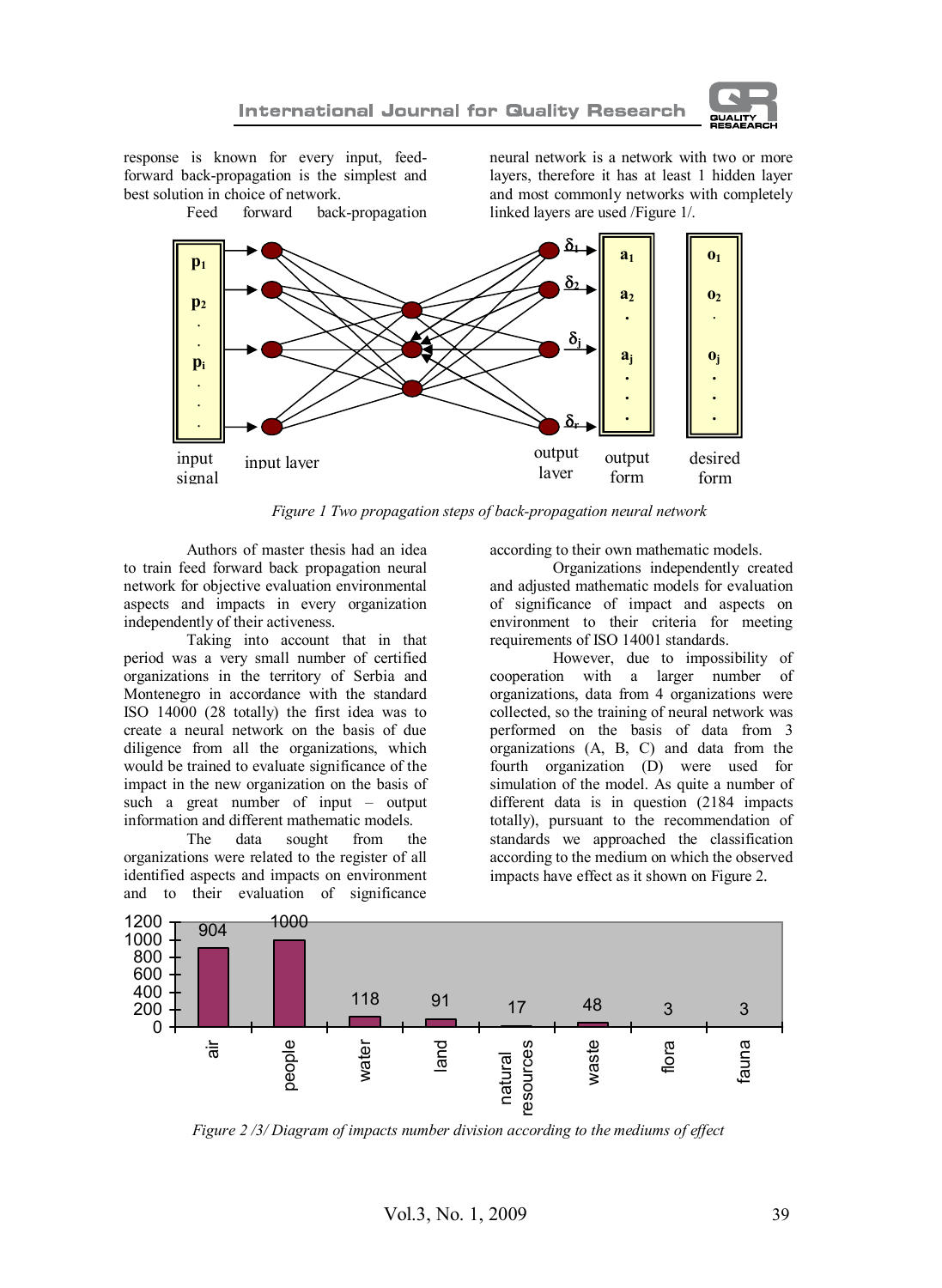

Training of neural network was made for medium air, people, water and land but not for flora, fauna, waste and natural resources because the number of data in relation to flora, fauna and natural resources is very small and as regards waste it is obtained from only one organization. Therefore, these impacts were not

| Network Type: Feed-forward backprop  |                 |              |
|--------------------------------------|-----------------|--------------|
| Input ranges:                        | [1 8; 1 8; 1 4] | Get from inp |
| Training function:                   | TRAINLM         |              |
| Adaption learning function: LEARNGDM |                 |              |
| Performance function:                | MSE             |              |
| Number of layers:                    | 3               |              |
| Properties for: Layer 2              |                 |              |
| Number of neurons: 9                 |                 |              |
| <b>Transfer Function:</b>            | <b>TANSIG</b>   |              |

*Figure 3 a /3/ Performances of neural network Figure 3 b /3/ Convergence of neural network*

After results derived in this way, with relatively fast convergence and high accuracy, model was tested with data from organization D and produced results that have completely coincided with mathematical model of organization D chosen from the four available

further considered, due to impossibility to obtain real results.

Back propagation neural network for medium air (trained in software package Matlab) is given on Figure 3a and its convergence diagram which defines speed and accuracy of training on Figure 3b



models (models of organization A, B, C and D) to serve as referent one. Appearance of the basic window in Matlab with results of network training and simulation for medium air is given in the Figure 4.

| $- B $ $\times$ |
|-----------------|
|                 |
| $* x$           |
|                 |
|                 |

 *Figure 4/3/ Appearance of basic window with results of network trainin*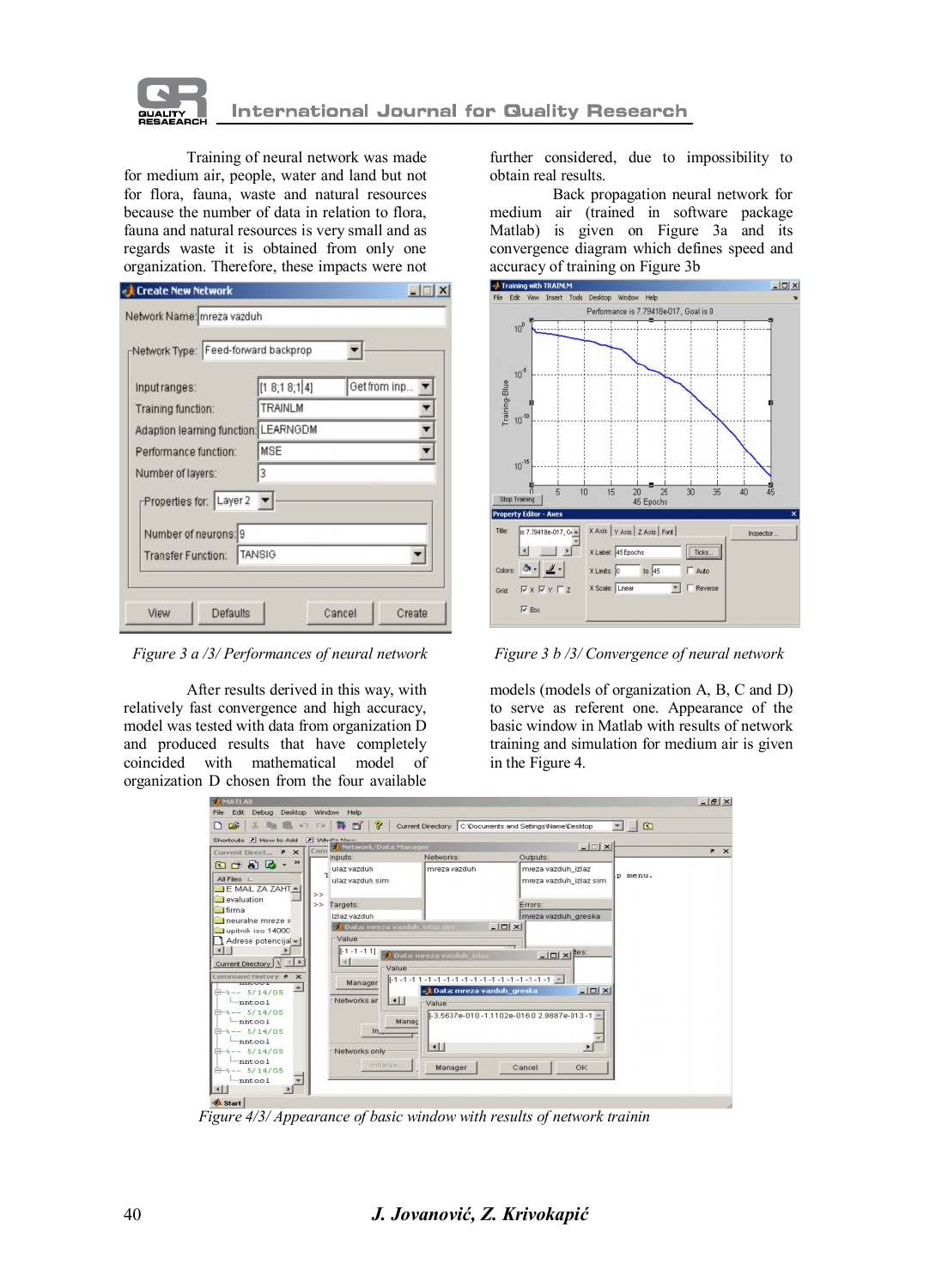

Analogously with the previously defined procedure we approached the neural network creation and training for medium people, water and land.

When we trained artificial back propagation neural network and test it with data from organization D we get good results but not totally same.

 Difference in results which is obtained by application of these two different models for medium people is impact for 11 and 17.

 However, by analysis of the mathematic model of organization D it can be seen that impacts 11 and 17 belong to the limiting value which is not included as significant for the given model while neural network acquires these data as significant.

 Therefore, it can be realized that neural network, as regards influence on health, is more sensitive about significance of impact than mathematical model of organization D, although the limiting values for each model as well as the neural network can be deemed as critical points due to inexistence of recommendations of standards or exact analysis for their determination.

aking into account a small training sample the results, which are obtained for medium water and land, showed certain deviation in relation to the model of organization D.

Comparative analysis of available mathematical models and obtained results through application of neural network has ascertained that the chosen back-propagation neural network had given satisfying results for sufficiently large training sample as it was for medium air and people.

The evident fact is, that evaluation like this that itself has incorporated specificities of available models from practice, has the highest character of objectivity and does not leave enough space for manipulations in the part of forming register of significant impacts and its efficiency and objectivity could be significantly improved through additional training of neural network with innovated data.

## **3. BALANCED SCORECARD**

To improve environmental management system to the upper level in organization we try to find possibility for involving those problems in every day life of employees and whole management. Following this way we can obtain core orientation of management of organization on environmental protection. Balanced scorecard in this direction can gives important support.

*BSC is the best solution for implementation strategy in the company and their principal duty is to transform the mission, vision and strategy of the company into the clear system for measuring the efficiencyoutput (Figure 5) shown with the line Top-Down. So that the strategy should be transferred into clearly set up goals (objectives) according to all the perspectives, and then, for all of them to define the parameters (measures), target values and the activities in order to achieve these goals. But, very important part of BSC can also be seen in Bottom up line where the degree of realization of set up goals is measured through the activities directed towards the final values of the measuring parameters.*

In that way the action in Company is<br>  $\frac{1}{x}$  urged towards permanent constantly improvements through PDCA cycle because, nowadays in very changeable surroundings, it is not possible to define the strategy once and to<br>apply it without its checking and checking and improvements.

Each perspective contains parameters as follow:

- Objectives What is necessary to do for achieve success?
- Measures Which parameters will we choose and measure to approve our success?
- Targets Which quantitative values will we take to determining success of measurement?
- Initiatives (Activities) What is it necessary to do to achieve our targets?

We have chosen QPR software as support Balanced scorecard for this research.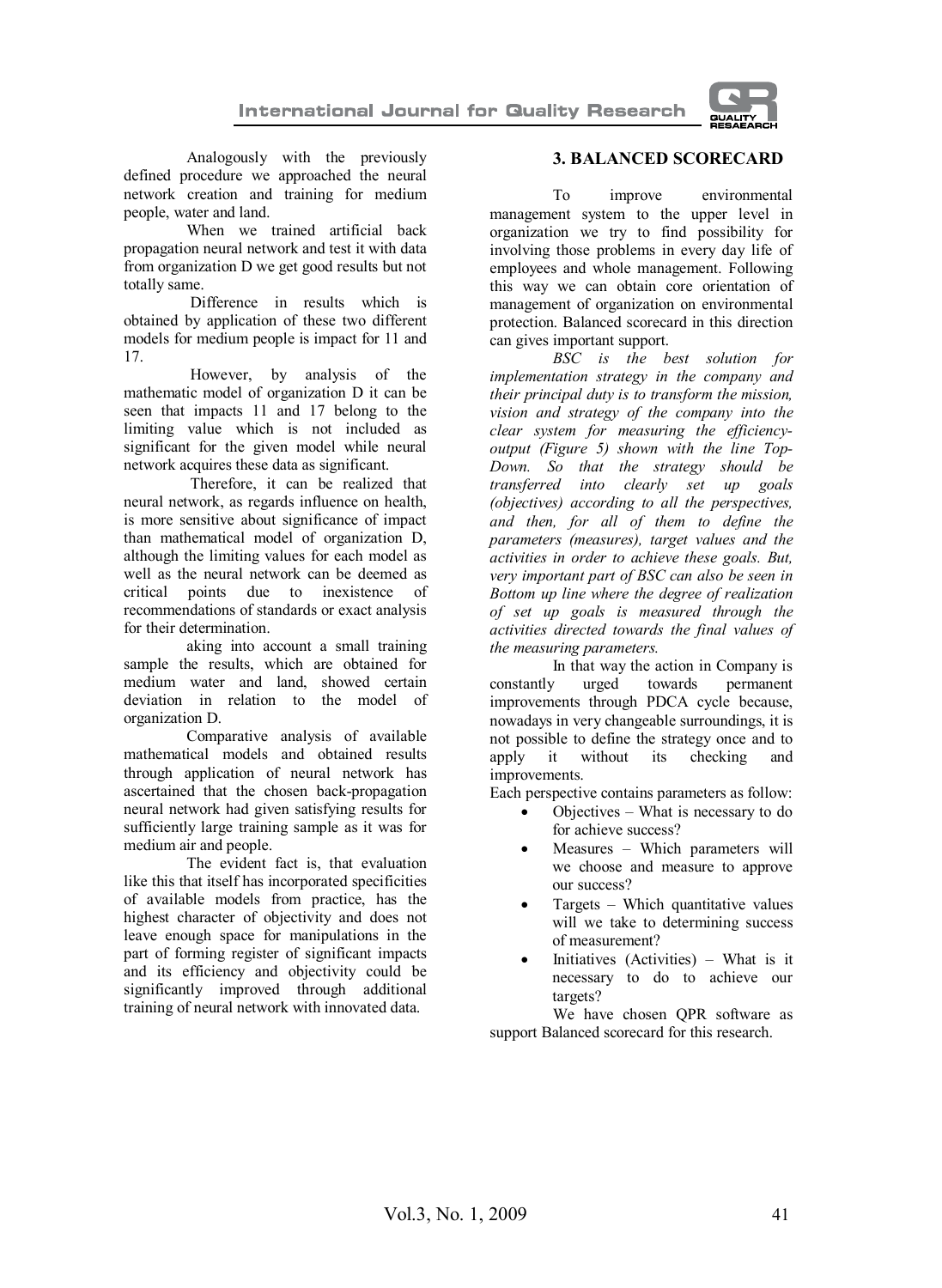

*Figure 5. /4, 5/ Transfer of mission, vision and strategy through implementation of BSC*

## **3.1 Strategic map**

The concept of BSC is most seen through strategic map that characterized with explicative research with strategic assumptions in architecture measures what makes from BSC very important strategic tool. To define strategy through map, we need first to define strategic objectives that will bring knowledge of strategy and than connect them in cause-consequent chain of hypothesis and like that to link knowledge of whole strategy. After creation strategic map of objectives through perspectives it is necessary to perform it a move down to the level of causative relations of indicators (measures) /Figure 6/.



*Figure 6 /4/, /5/, /6/ Causative relations of goals and measures of organizations*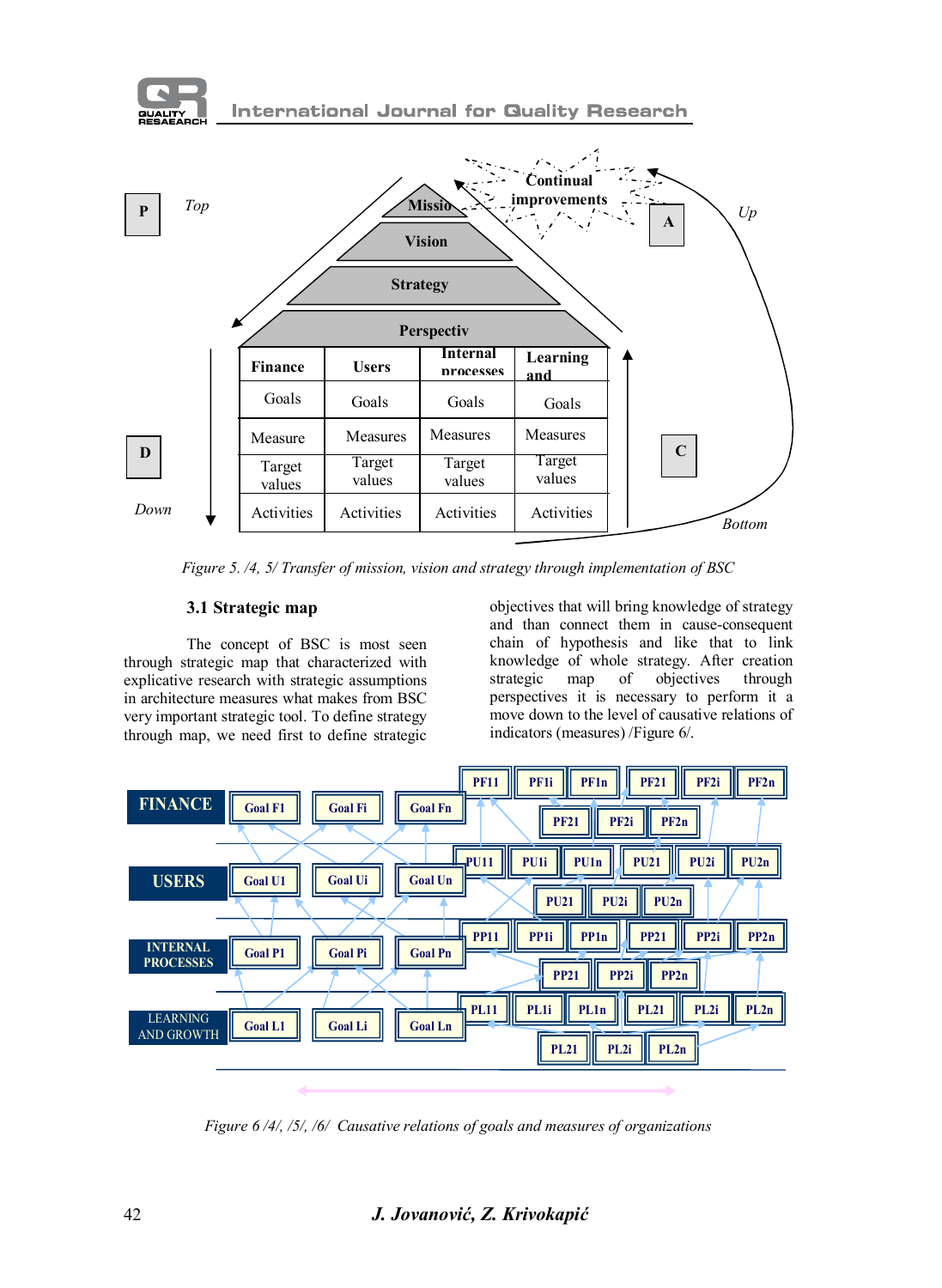

After translating strategy into measures, that process must be analyzed backward if we want to evaluate successful of implementing strategy.

Choice of proper indicators is of great importance in implementation BSC. On one hand, they must comprise all key processes of the organization, and on the other hand, one must see that their number is not too big because in that case image of the organization becomes unclear and complicated to follow. There is a recommendation that for 4 standard perspectives should be chosen about from 20 to 25 indicators (measures). If we want achieve that number it is necessary to limit number of perspectives objectives on about three to four.

#### **3.2 Cascading balanced scorecard**

To successfully implement any strategy it must be understood and acted on by every level of the firm /7/. Cascading the Scorecard means driving it down into the organization and giving all employees the opportunity to demonstrate how their day-today activities contribute to the company's strategy. All organizational levels distinguish their value creating activities by developing Scorecards that link to the high-level corporate objectives.

So, after creating corporative BSC it is necessary to create BSC model for lower level<br>(as it represent on Figure 7). On that way (as it represent on Figure  $7$ ). activities of all levels could be connect with corporative objectives.



*Figure 7 Cascading Balanced Scorecard*

bjectives in corporative BSC represent four key strategies in organization according perspectives. Lower levels in organization have to analyze corporative objectives and how they can influence on it and according that they should define their own objectives and measures. Cascading scorecard down into organization could be finished with personal or team scorecard.

### **3.3 Comparative analysis BSC models in profit and non profit organizations**

BSC was originally oriented on profit organization but later it was modified for public and non profit organization.

Public and non profit organization is oriented on client's satisfaction, according mission. They are not oriented on profit and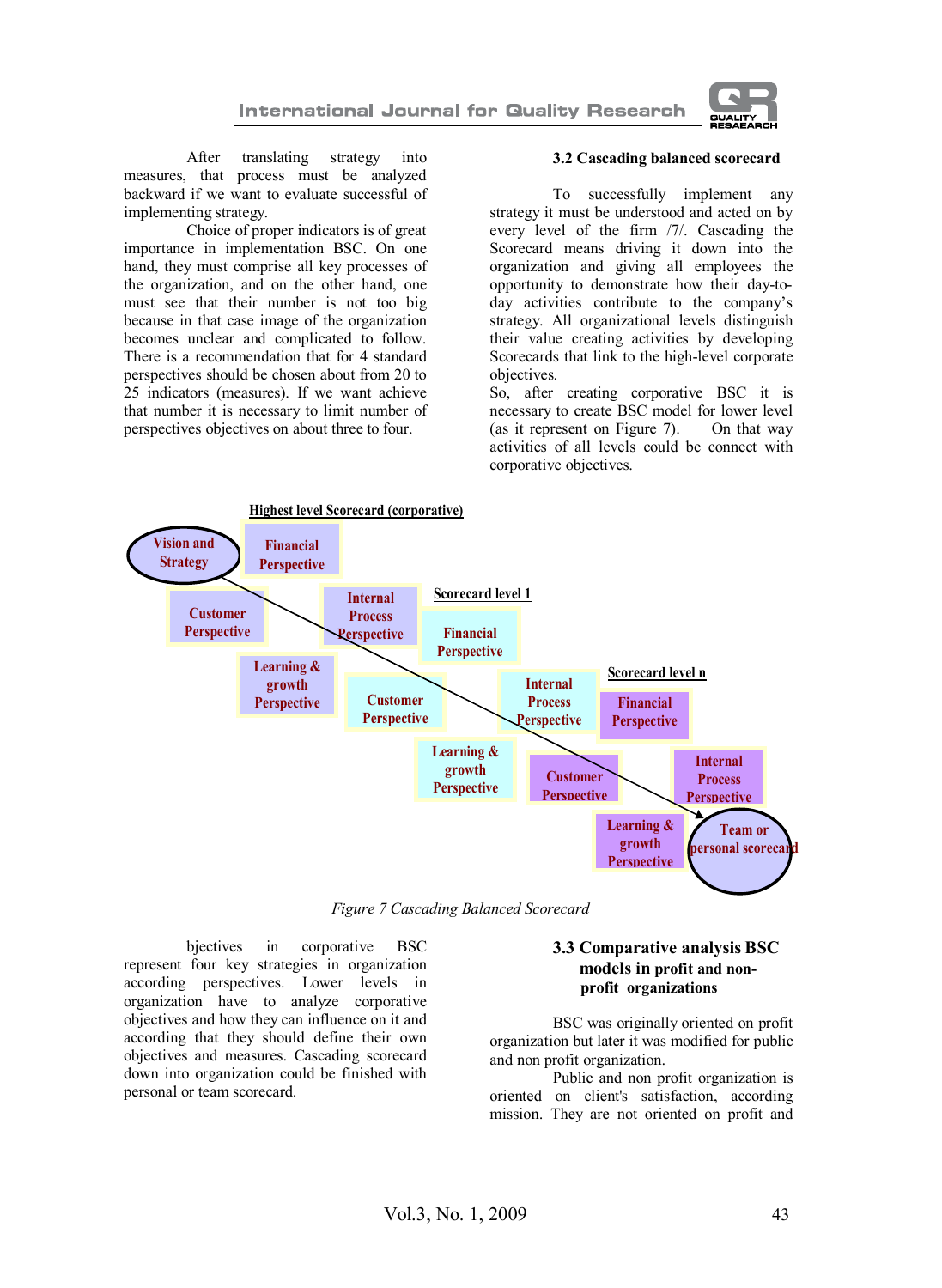

according that original BSC have to be transformed. So financial perspectives transformed. So financial perspectives<br>shouldn't be an objective (in public an objective (in public<br>like in profit oriented organizations) organization. In these organizations financial perspective represented budget. That is represented on figure 8.

With profit organizations during the

choice of indicators the most important is to focus on financial perspective because it is the most important goal to all stakeholders.

 According that Kaplan and Norton claim:

*"Cause - effect chain of all BSC measures should be linked with finance."*



*Figure 8 /8/, /9/, /10/, Causative relations between perspectives in profit and non-profit (public) organizations*

With non profit organization focus is on customer satisfaction because that is the the mission of all non-profit organization. Financial perspective is only suggestion for customer satisfaction. So, in these organizations choice of indicators should be managed to link on customer perspective.

According that previous Kaplan and Norton claim could be transform like:

*"Cause-effect chain of all BSC measures has to be linked to client perspective."*

These differences have a very important role in process of including EMS into BSC.

### **3.4 Approaches of integration EMS into BSC**

Ecological and social aspects could be

integrated into BSC on three ways /11/: First, ecological and social aspects could be integrated into four exist perspectives. Second, it is possible to create new (fifth and/or sixth perspectives) which obtained these elements. Third it is possible to create special sustainability scorecard.

#### **3.4.1Integration of environmental and social aspects into 4 perspectives**

Environmental and social aspects should be included in the frame of 4 already<br>existing perspectives through strategic perspectives through strategic elements, objectives and measures. Using this method, environmental and social aspects become an integral part of standard BSC and they will be automatically integrated inside the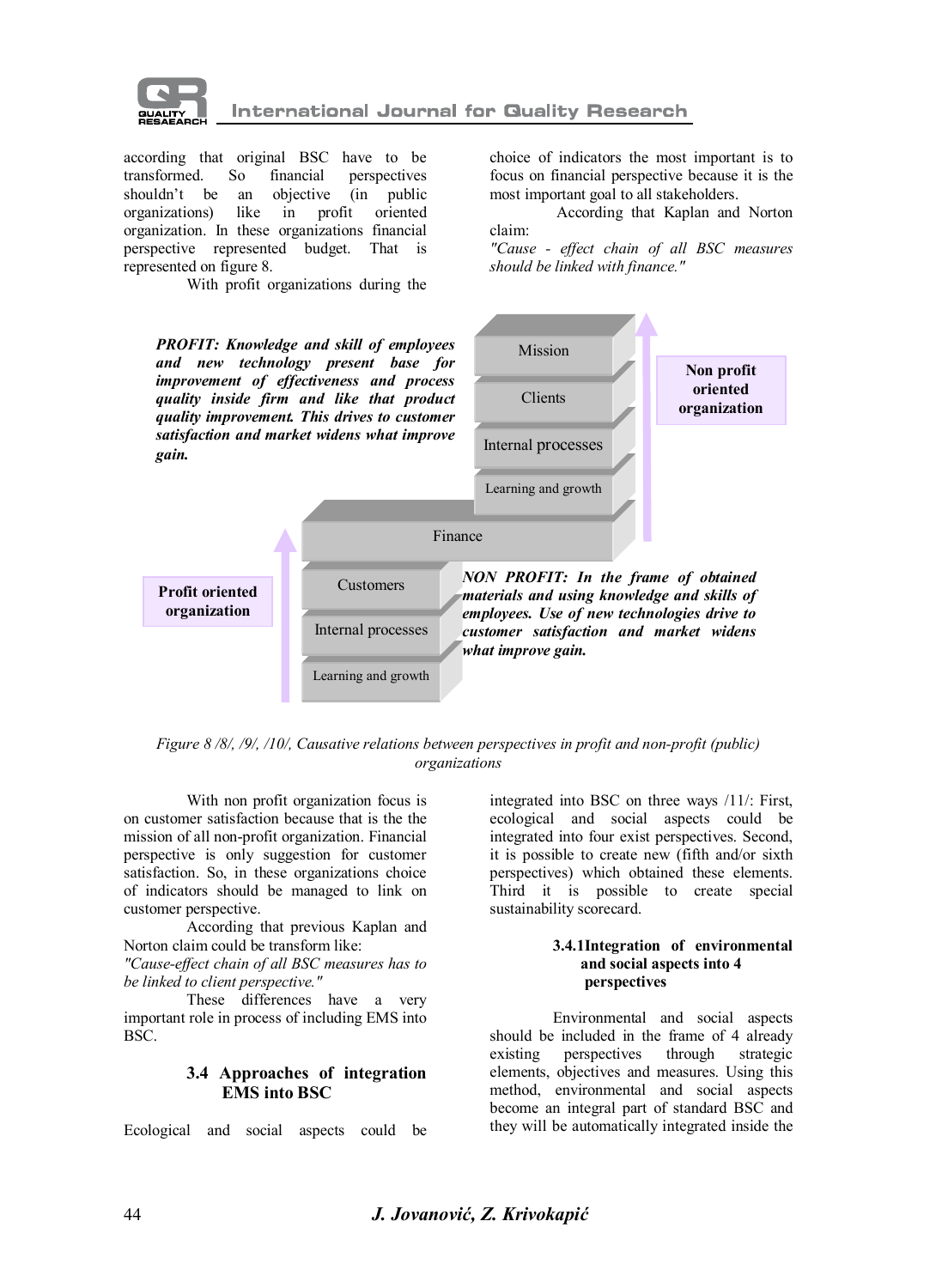

cause-effect chain that has the financial perspective at the top of its hierarchy.

### **3.4.2 Appending new environmental/social perspectives**

Environmental and social aspects are not completely integrated in market changes in the previous model. The reason for this is because these aspects are not market oriented. Moreover, from the point of many organizations, environmental and social aspects are a peripheral concern.

The creation of new perspectives creates a more clear picture about the integration of environmental and social aspects in the standard structure of BSC that is primarily market oriented. Elements of added

perspectives should be connected with all other perspectives and not only with the financial perspective.

#### **3.4.3 Creation of induced environmental/ social scorecard**

 The third approach of environmental and social aspects integration inside BSC is based on the creation of a special environmental/social scorecard. Furthermore, in this part we include creation of sustainable scorecard parallel with a conventional scorecard. Sustainable environmental/social scorecard is not independent from traditional BSC and to a give specific point to this aspect; it should have to be connected with a traditional BSC (Figure 9).



*Figure 9 Creation of induced environmental/ social scorecard*

If we observe the division of SBSC we can conclude that most organisations adopt the first possibility, moreover we can see the integration of environmental aspects into already existing perspectives. In this case the sustainable aspects could be found in all four perspectives. For example the customer

perspective could include external stakeholders as a transactor, customers, loan organisations, government, enviromental organisations, stakeholders, ,... On the other side the financial perspective could include complaints and costs concerning environmental protection. Other perspectives could include environmental and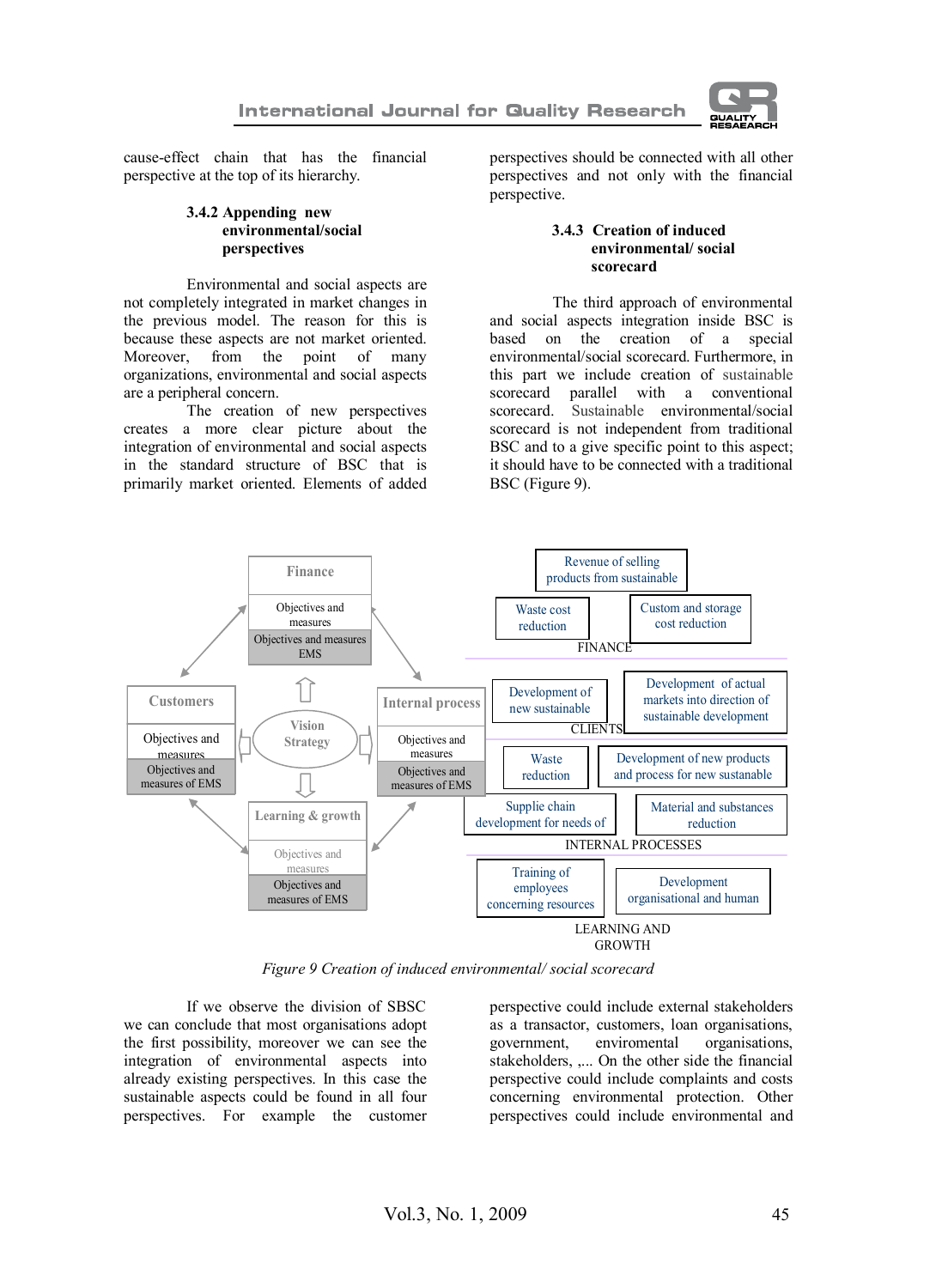

social aspects.

It is important to mention that environmental and social aspects could be included inside the 4 already existing perspectives of conventional BSC while at the same time it could be created as an additional perspective. Those two types do not exclude each other.

The choice of how to include those aspects depends on the definition of strategic environmental and social aspects during the process of defining the SBSC.

On the other hand, the creation of special environmental scorecard would completely include all elements of EMS throughout the full management system but in this way there is the possibility of creating a parallel system which could be neglected during the business. With good linkage with BSC an organization could reach good results concerning EMS organization.

The choice of how to include those aspects depends on the definition of strategic environmental and social aspects during the process of defining the SBSC.

On the other hand, the creation of<br>environmental scorecard would special environmental scorecard would completely include all elements of EMS throughout the full management system but in this way there is the possibility of creating a parallel system which could be neglected during the business. With good linkage with BSC an organization could reach good results concerning EMS organization.

actions relating to environmental protection have to include identified environmental aspects of organisation. It is not a rare case that an organisation during the choice of this small number of actions, choose ones that are easy to measure, and in this way they could eliminate actions that are strategically important but that are not easy for quantification (environmental and social).

After selection of indicators, the organisation has to analyze the cause-effect links of indicators. The majority of authors /11/, /13/,... consider cause-effect links of SBSC as in Figure 10, where everything is oriented around financial gain.



*Figure 10 Causative relations SBSC-a*

Therefore, the essential point is that a strategic map is established so that investment in environmental protection drives to financial gain and that all investment in environmental protection that does not reach financial gain is not retained.

SBSC created like this is easy to involve in already existing BSC because the disposition of perspectives is identical and the strategy is of course oriented to the financial gain of the organisation.

The concept of BSC for non-profit organisations is oriented to reach the defined mission of the organisation in the context of its disposable budget and in this sense customer perspective is most important. Is it possible to reach a better effect for environmental protection of organisations if they define their budget like non profit organisations and create a SBSC map starting with the financial perspective, through learning and development, internal processes, till stakeholders satisfaction that also leads to financial gain (Figure 11)?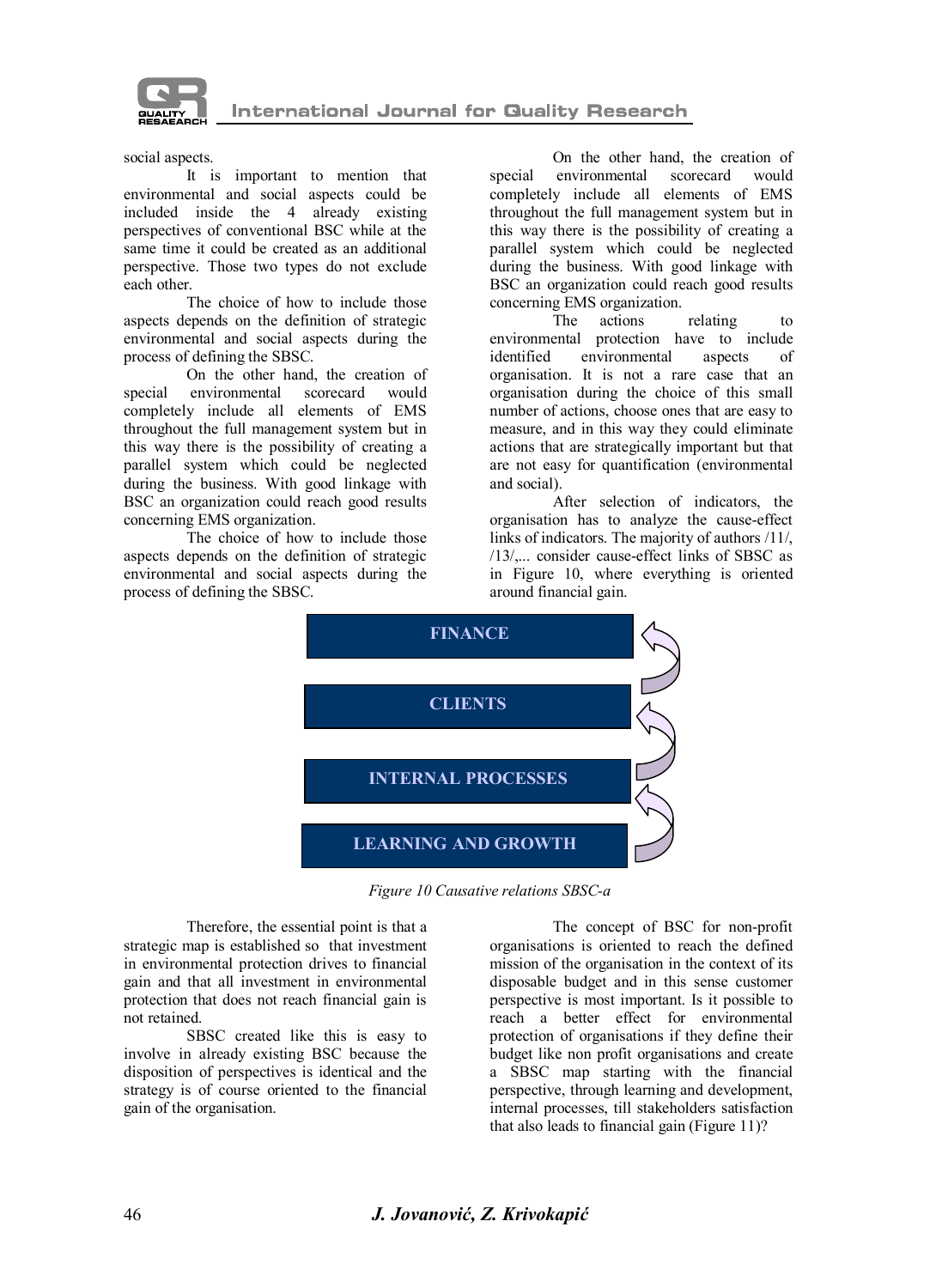



*Figure 11 /12/ Causative relations SBSC base on non profit BSC*

To avoid the budget assigned for environmental protection being treated as a cost, it is important to join this correlation also with financial perspectives and consider possible advantages from stakeholder satisfaction relating to this case.

This model of SBSC is not easy to implement inside an already existing BSC because of quite different strategic concepts and dispersion of perspectives. Therefore, the strategic map of SBSC defined like this does not induct connection as a standard BSC, but it could assure a better realtionship concerning environment than a system that is only oriented to financial gain. Budget definition is done upon the identification of environment aspects. This model of SBSC is appropriate until the budget and financial gain reach quite main level after what the cause effect relation of objectives could be oriented to financial perspective and realized complete fusion with BSC of organisation. Furthermore, the system could exist independently and connect some environmental activities with the management system, but as an independent part. Its aim is usually measurement of performance and improvement.

SBSC is a tool that gives a good chance for the integration of environmental and social objectives and actions into an existing

management system. SBSC does not present a substitute for other systems such as ISO 14000, but in any case it does help the promotion of methods of sustainable development inside the organisation's processes and connect them with a traditional management system.

### **4. ANALYTHIC HIERARCHY PROCESS (AHP)**

Methods of multi-criteria analysis and optimization (MCDM methods) are used in all areas of decision-making.

AHP is multi criterion method that is based on decomposition of complicate problems on different levels with defined objective on the top as a first level. The next levels are criterions and sub criterions and last one are alternatives. So, the base of AHP levels is consisted of three basic levels (objective, criterions, and alternatives) but it is possible to decompose this structure by forming new levels. This approach of decomposition is possible realize till necessary detailed level. In the figure 12 it is presented 4 levels AHP; but still we have to consider that it could not be completed, it means that one criterion will not be in common for all alternatives (k1, A1, A2).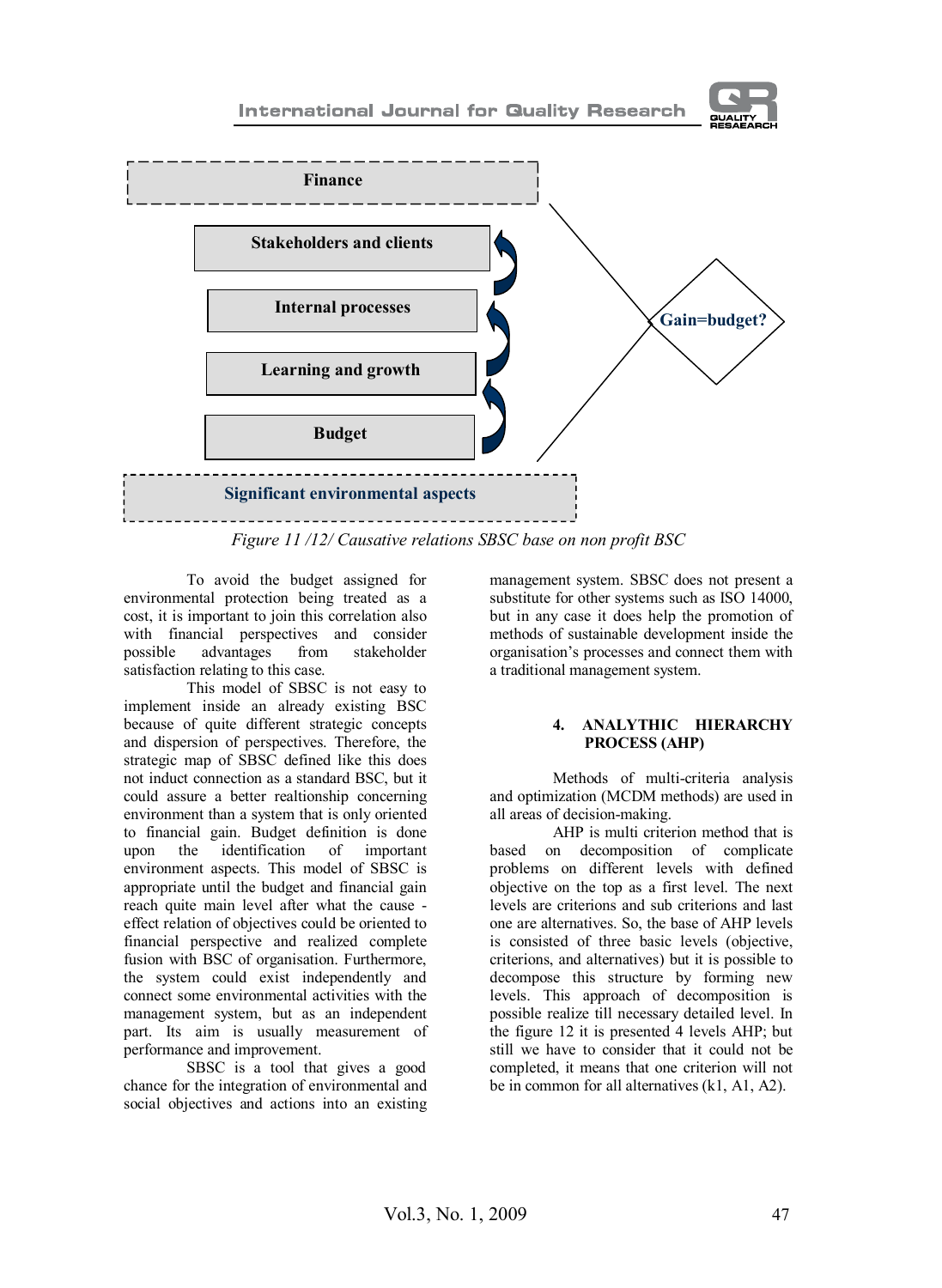



*Figure 12 Example of hierarchy in AHP*

In AHP approach objectives are defined in first level, than criterions; sub criterions and at the end alternatives. So the procedure of definition is from top to bottom (UP BOTTOM). AHP allows quantity by levels in both directions (UP BOTOOM) and (BOTTOM UP) but in the practice we have usually quantify from top to bottom; more precisely quantify of approach relating to aim; sub criterion, criterion and alternatives. Final results of AHP are list of importance alternatives relating to aim. So, reachment of results is in contrast way relating defined exercise (BOTTOM UP).

AHP is based on the following 4 principles /14/, /15/, /17/:

- **Decomposition** Complex problem is being decomposed into hierarchy where every level comprise many elements that are further decomposed
- **Priority** implies comparison and evaluation of paired elements from

the same level in relation to the element of a higher level

- **Synthesis** Integration of evaluations per all levels in order to eventually get a list of priority elements of the last level (alternatives)
- Sensitivity analysis Stability of the **final result is being additionally verified by testing the best choice by question "what – if" through hierarchical levels**

Procedure of grading of problem hierarchy elements (goal, criterions and under criterions) could be make grading of elements in pairs that belong to the same level in relation to the element from the previous level. Comparisons in pairs are performed by grading according to Saaty scale given in Table 2, which is considered a standard in application of AHP.

| 1 UU IU <i>4 1</i> 1 V/ |                                                            |
|-------------------------|------------------------------------------------------------|
|                         | Scale of comparison (Saaty)                                |
|                         | Same significance                                          |
|                         | Weak dominance                                             |
|                         | Strong dominance                                           |
|                         | Very strong dominance                                      |
|                         | Absolute dominance                                         |
| 2,4,6,8                 | Inter-values used to represent a compromise between grades |

| Table 2/16/ |
|-------------|
|             |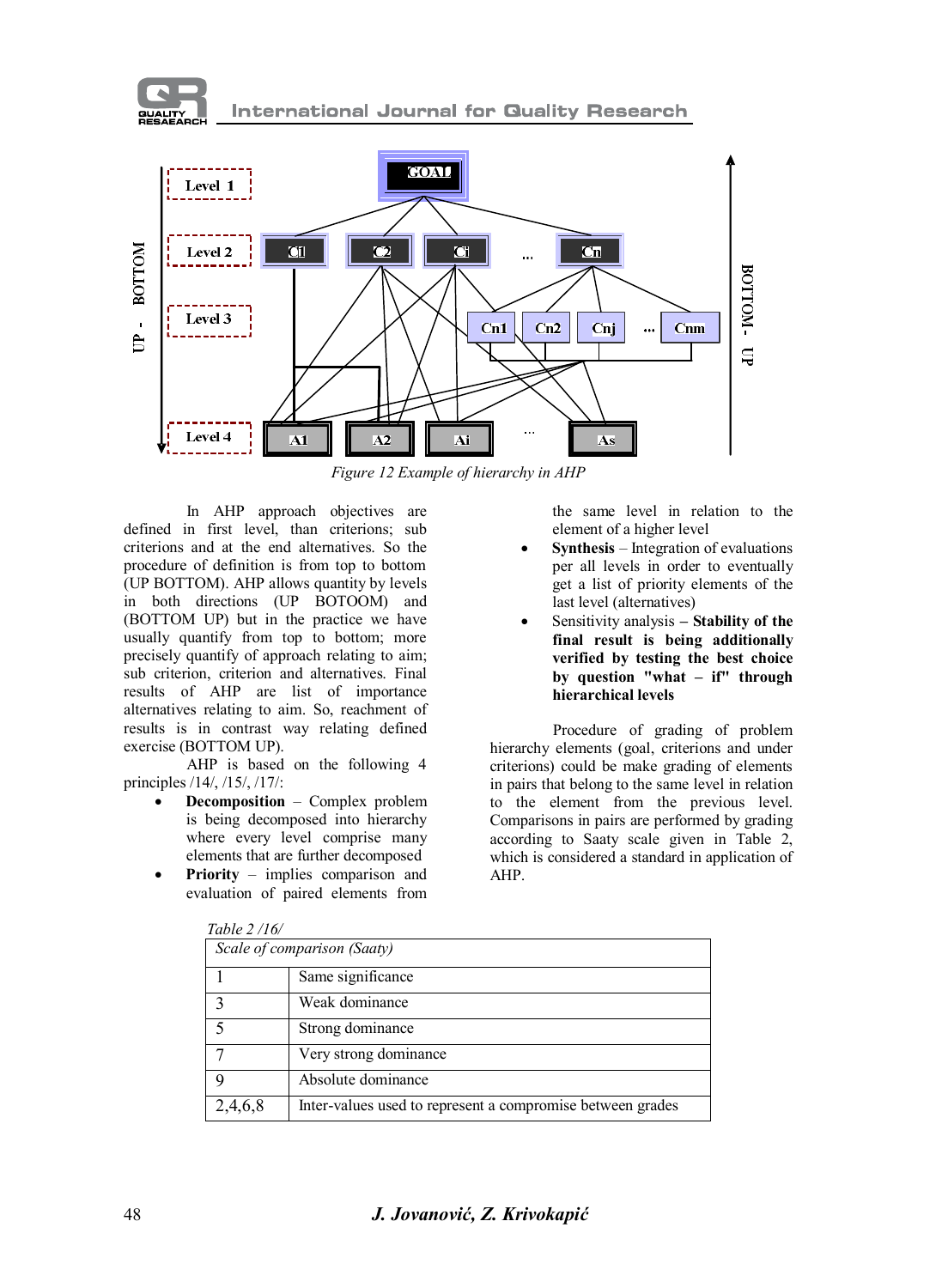

Grading of hierarchy element could be done by Data Grid recommended for usage when there is a great number of elements from one level whose values vary according to some law (formula) or if you make free quantification. Data grid is most acceptable when some problem have in one level more then 9 elements. Data Grid combines the strength of paired comparison with possibility of grading hundreds or even thousands of alternatives. This is very important for quantification environmental aspects because their number is often above 9.

Last phase in AHP methodology is the synthesis of results, which implies final determination of priorities of alternatives in relation to positioned goal. It is also very important to determine a level of inconsistence of results that is automatically derived by this software package upon activation of synthesis. Level of inconsistency according to this methodology should range between 0 and 0.1. *Expert Choice* is software for support of AHP that is entirely based on its mathematical basis and the most commonly used one.

## **4.1 Group decision**

The greatest advantage of AHP method is viewed in possibility of not only individual decision give possibility to group decision that is more and more applied. Previously explained procedure that is related to individual noting present's core of group noting with whom there exist greater numbers of decision makers with basic difference in synthesis approach of final decision.

We can distinguish two different cases /14/:

> Group synthesis with complete **information** for which it is characteristic that whole members of groups are realized quantity in pairs. In this case problem resolve could be realized in two ways. The first one is

that AHP method is introduces for each member of group and at the end we have synthesis of results and the second one is that the synthesis of all results are realized and then that we have implementation of AHP methodology like in the case of individual noting.

· **Group synthesis with not complete information** is when all members group are not or do not want to formulate about quantity of pair. In this case we have synthesis of reached results for group members that formulate in comparative approach, and than we have AHP results synthesis also like one of decision maker. During this noting it is important that in each position and in each matrices of decision making there exist at least one quantity. If this is not a case, than the AHP is unemployed.

### **4.2 AHP in implementation Balanced scorecard**

Except, important role of AHP on the basis of group decision that could be applied for noting important aspects and influence on environmental protection, it could also very efficacies for choose of important measures during BSC more precisely SBSC creation.

According to the recommendation by Kaplan and Norton, typical BSC should contain  $20 - 25$  measures. Practice indicates that during BSC implementation there is always an excessive number of required measures and therefore AHP based on the group decisionmaking can be very successfully applied in this problem.

Application of AHP in Balanced scorecard is represented in Figure 13.



*Figure 13 /18/ Role of AHP in BSC implementation*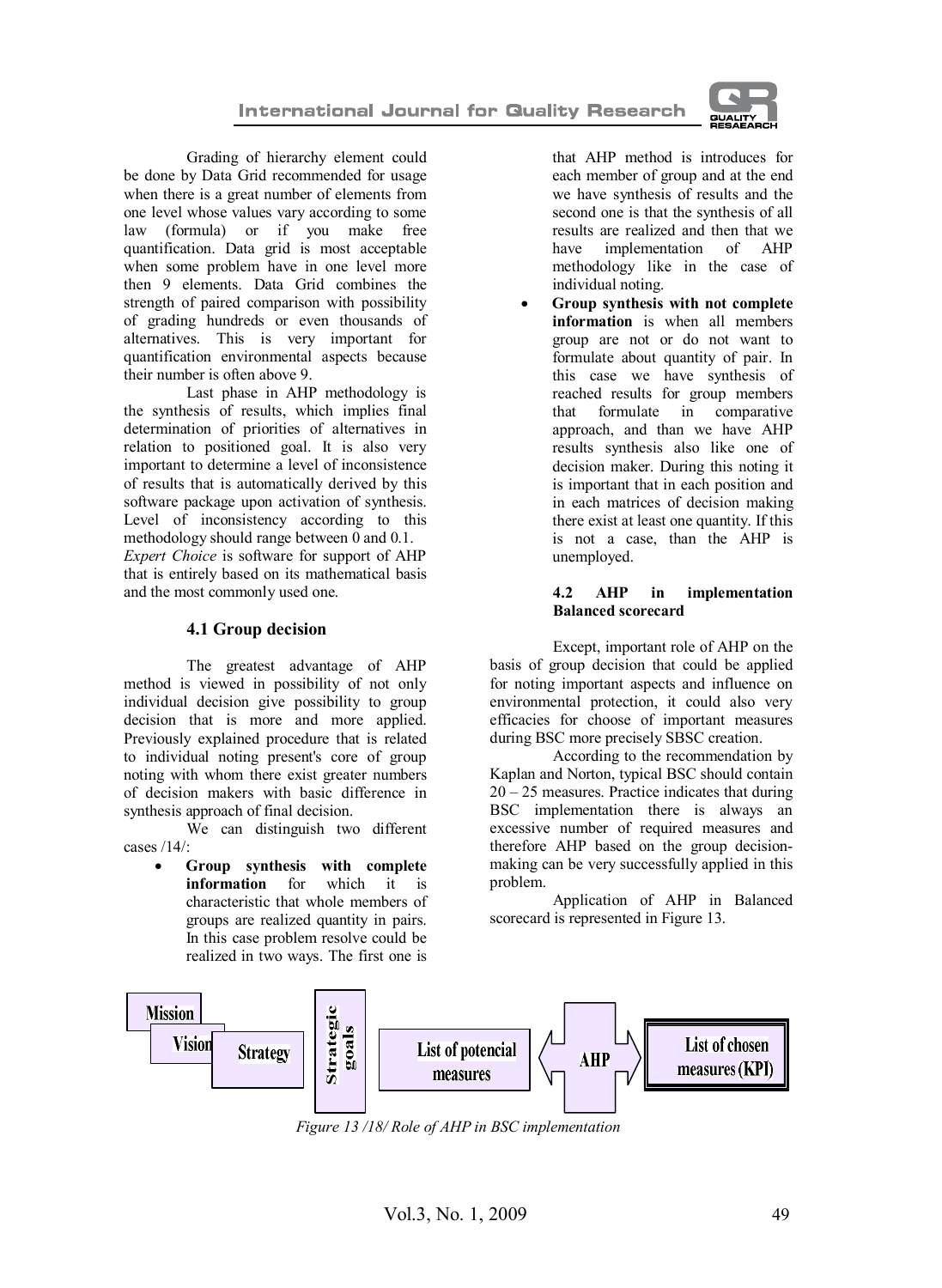

Therefore, according to AHP methodology, primarily it is necessary to define a hierarchical structure of the problem. As different alternatives are created for every perspective (in this case measures), and managerial teams that participate in evaluation of the model too, therefore it is necessary to define a separate AHP model for every perspective. Layout of AHP model for KPI choice in BSC implementation is represented in Figure 14.



*Figure 14 Choice of measures in BSC through application of AHP*

In order to provide the most possible<br>evaluation by experts from objective evaluation by experts from managerial team, introduction of one more additional level in hierarchical structure of AHP has been suggested, that would represent additional criteria in selection of right measures. Criteria relevant for evaluation of measures in relation to goals of perspectives are (19):

- Relation to strategic goals
- Simplicity and clearness
- · Organizational correlation
- Lead -lag indicators
- · Availability (accessibility) of data

Considering previous sub-criteria, managerial team can simpler perform both proposal of measures and their evaluation.

So, in this doctoral thesis AHP group decision model would be used in two different areas:

- 1. When we want to analyze did artificial neural network gave us a good results in area of quantification environmental aspects and impacts in organization.
- 2. When we want to choose proper measures in BSC models which we will create in some organization.

## **5. CONCLUSION**

General research on management system and especially in part of environmental protection with application of tools of artificial intelligence and of other software systems in the world but especially in our country are not enough exploited.

In this paper is presented idea of<br>thesis "Model of improving doctoral thesis "Model of improving Environmental Management System by multi – software" with theoretical and literature researches. Choose of BSC model that including Environmental management system and validation model of doctoral dissertation will be done after implementation in some organization that already have particularly or completely implementing classical BSC model.

dissertation will present contribution to researches in this direction on the one side and on the other side present important practical application for environmental protection support in our country and off course natural sequel in field of environmental managements system in master work »*ICT implementation on modeling the quantification of environmental aspects* «, as unique approach in our country.